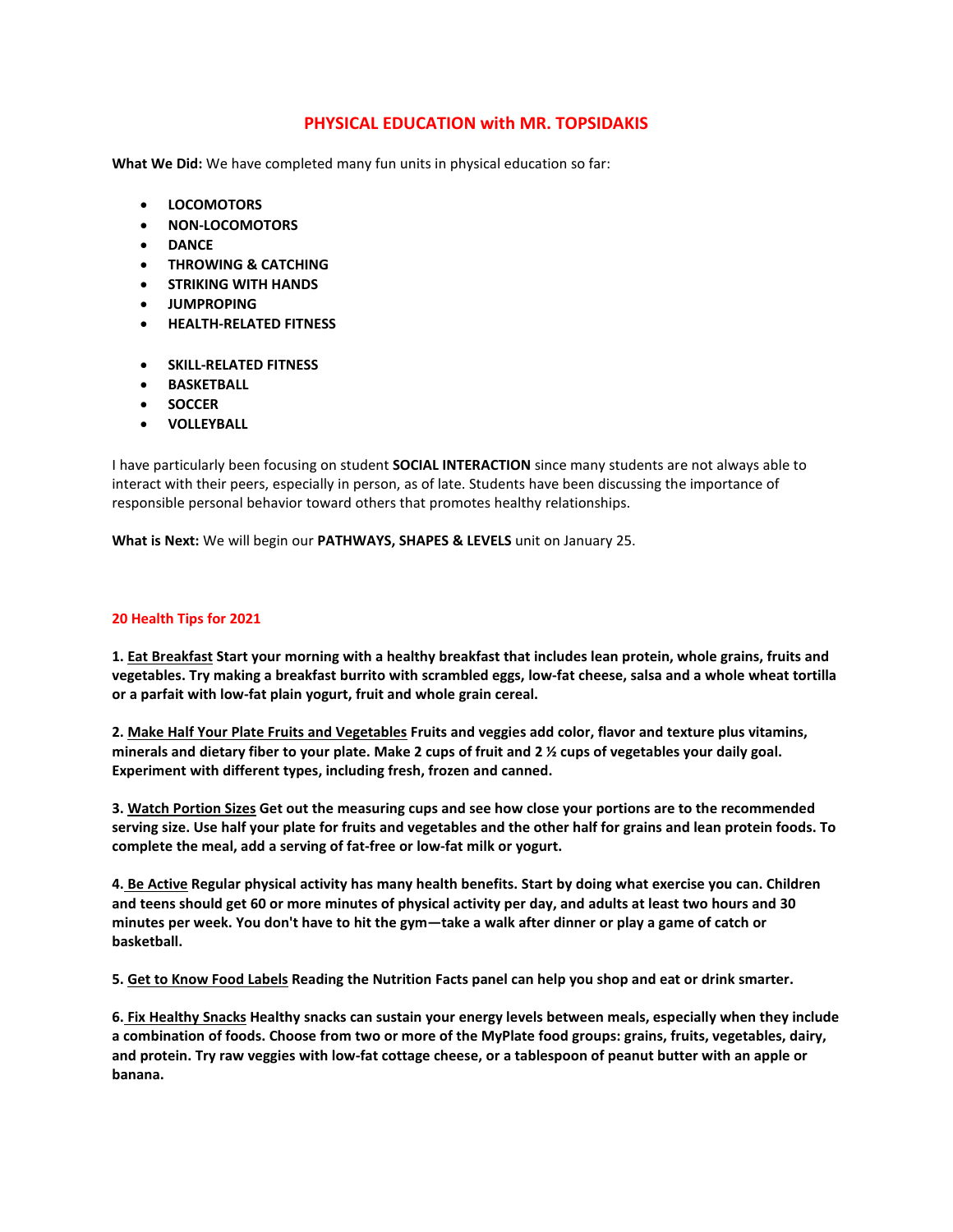7. Consult an RDN Whether you want to lose weight, lower your health-risks or manage a chronic disease, **consult the experts! Registered dietitian nutritionists can help you by providing sound, easy-to-follow personalized nutrition advice.**

**8. Follow Food Safety Guidelines Reduce your chances of getting sick with proper food safety. This includes: regular hand washing, separating raw foods from ready-toeat foods, cooking foods to the appropriate internal temperature, and refrigerating food promptly. Learn more about home food safety at www.homefoodsafetyorg.**

9. Drink More Water Quench your thirst with water instead of drinks with added sugars. Stay hydrated and drink plenty of water, especially if you are active, an older adult or live or work in hot conditions.

**10. Get Cooking Preparing foods at home can be healthy, rewarding and cost-effective. Master some kitchen basics, like dicing onions or cooking dried beans.**

11. Dine Out without Ditching Goals You can eat out and stick to your healthy eating plan! The key is to plan **ahead, ask questions and choose foods carefully. Compare nutrition information, if available, and look for healthier options that are grilled, baked, broiled or steamed.**

12. Enact Family Meal Time Plan to eat as a family at least a few times each week. Set a regular mealtime. Turn off the TV, phones and other electronic devices to encourage mealtime talk. Get kids involved in meal planning **and cooking and use this time to teach them about good nutrition.**

**13. Banish Brown Bag Boredom Whether it's for work or school, prevent brown bag boredom with easy-to**make, healthy lunch ideas. Try a whole-wheat pita pocket with veggies and hummus or a low sodium vegetable soup with whole grain crackers or a salad of mixed greens with low-fat dressing and a hard boiled egg.

14. Reduce Added Sugars Foods and drinks with added sugars can contribute empty calories and little or no nutrition. Review the new and improved Nutrition Facts labels or ingredients list to identify sources of added **sugars.**

15. Eat Seafood Twice a Week Seafood-fish and shellfish-contains a range of nutrients including healthy **omega-3 fats. Salmon, trout, oysters and sardines are higher in omega-3s and lower in mercury.**

16. Explore New Foods and Flavors Add more nutrition and eating pleasure by expanding your range of food choices. When shopping, make a point of selecting a fruit, vegetable or whole grain that's new to you or your **family.**

**17. Experiment with Plant-Based Meals Expand variety in your menus with budgetfriendly meatless meals.** Many recipes that use meat and poultry can be made without. This tip sheet is provided by: Eating a variety of plant foods can help. Vegetables, beans, and lentils are all great substitutes. Try including one meatless meal per **week to start.**

18. Make an Effort to Reduce Food Waste Check out what foods you have on hand before stocking up at the grocery store. Plan meals based on leftovers and only buy what you will use or freeze within a couple of days. **Managing these food resources at home can help save nutrients and money.**

19. Slow Down at Mealtime Instead of eating on the run, try sitting down and focusing on the food you're about to eat. Dedicating time to enjoy the taste and textures of foods can have a positive effect on your food intake.

**20. Supplement with Caution Choose foods first for your nutrition needs. A dietary supplement may be** necessary when nutrient requirements can't be met or there is a confirmed deficiency. If you're considering a